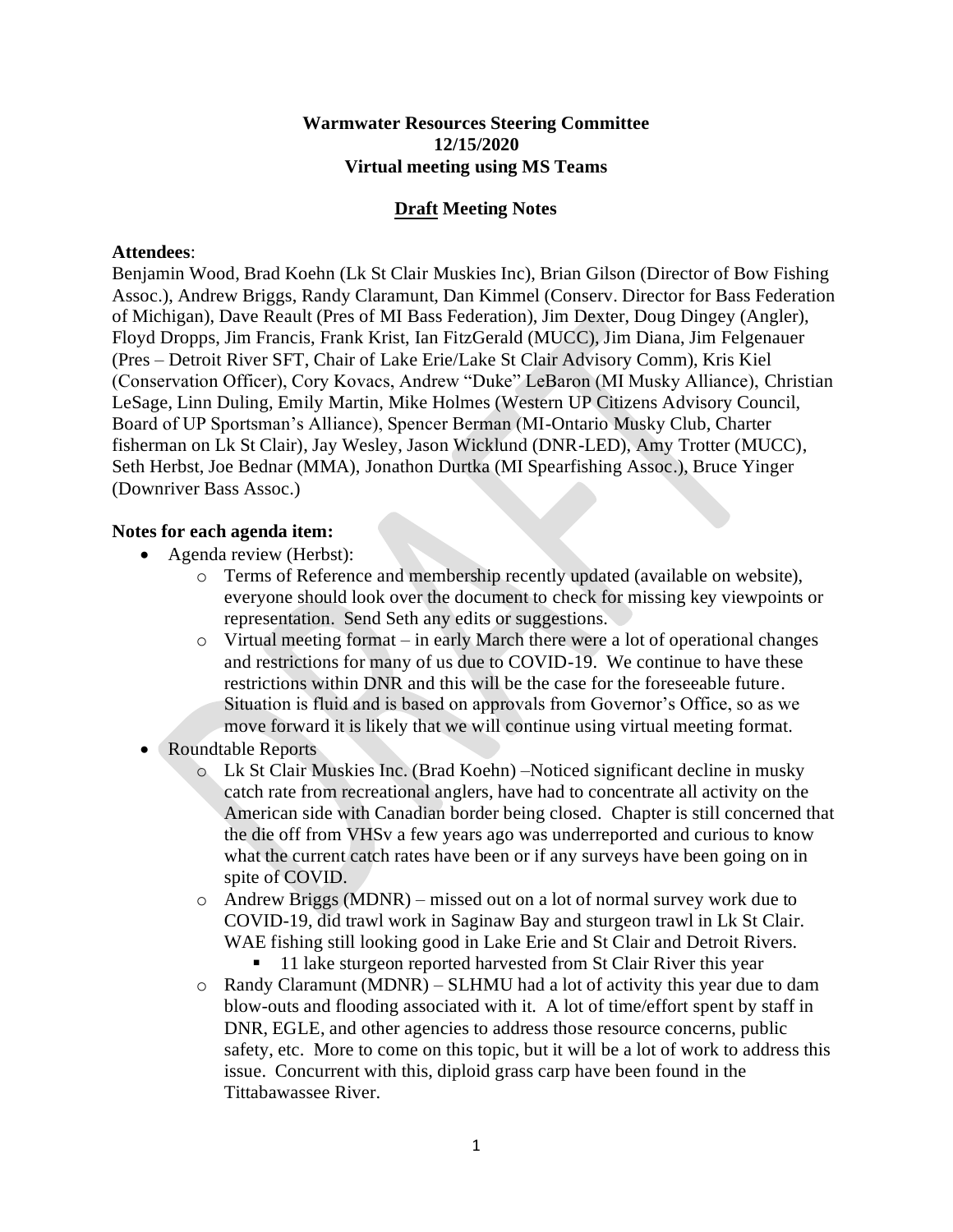- The pandemic has given staff a unique opportunity to catch up on reports, think strategically about walleye rearing and stocking. We are trying to be more strategic about things given the decrease in field load this year because of restrictions.
- Seth commented that as a department many people worked quickly to get approval to address those resource needs that Randy mentioned.
- o Dan Kimmel/Dave Reault (Bass Federation of MI) still seeing a big impact on fisheries from herbicides. Flips ecocystem upside down, opens up for invasive weeds like starry stonewort. If nothing else, herbicides are reducing habitat and hurting populations.
	- A tournament was held in Lake St. Helen, but heard that there were a lot of herbicides used there and in the October tournament only 31 keeper bass were weighed in. Only one team had a 5 fish limit at 8.67 lbs. Seeing a devastating effect from herbicides. If something can be done to analyze this, it would be appreciated.
	- Must get a permit to use the launch sites for tournaments, but applicators are using those same launches to spread herbicides.
	- Otherwise, it was a positive year.
- o Jay Wesley (MDNR) positive news on herbicide issue is that DNR has been working with EGLE on specifications for permits. EGLE has agreed to no copper sulfate during the spring/early summer which will help reduce impact on spawning/nesting fish.
	- Reault importance can't be understated. If there are 2 dead bass floating after a tournament, it is a big deal but the numbers killed in treatment are considered okay.
- o Jim Dexter (MDNR) nearing completion of Thompson State Fish Hatchery upgrades. Leak testing ponds, getting ready for first egg take into the facility. Under remote work until March 1, likely will be extended through Memorial Day or 4th of July (possibly even Labor Day). This timeline is due to rollout of vaccine – if government can't or doesn't require people to be vaccinated, we are not sure how going back to the office will work.
	- Fully expect to maintain this remote work situation for several more months but have approvals in place to conduct most field work at this point. Unless things get much worse, we don't expect to rollback anything.
	- Seeking approval for Black Lake sturgeon spearing season, spring egg takes and fin clipping currently
	- Otherwise, most fieldwork should continue. Techs have received approval to work in the shops which will be very helpful.
	- Approval to post open positions is a slow process, typically takes 3 months to get approval to fill a position. Future budget situation looks worse than this past year since there is currently no federal support forthcoming.
- o Floyd Dropps Walleye (WAE) rearing in UP: good to hear that Thompson is coming online for walleye, but still worried there will be shortages and won't be able to meet goals for fingerlings.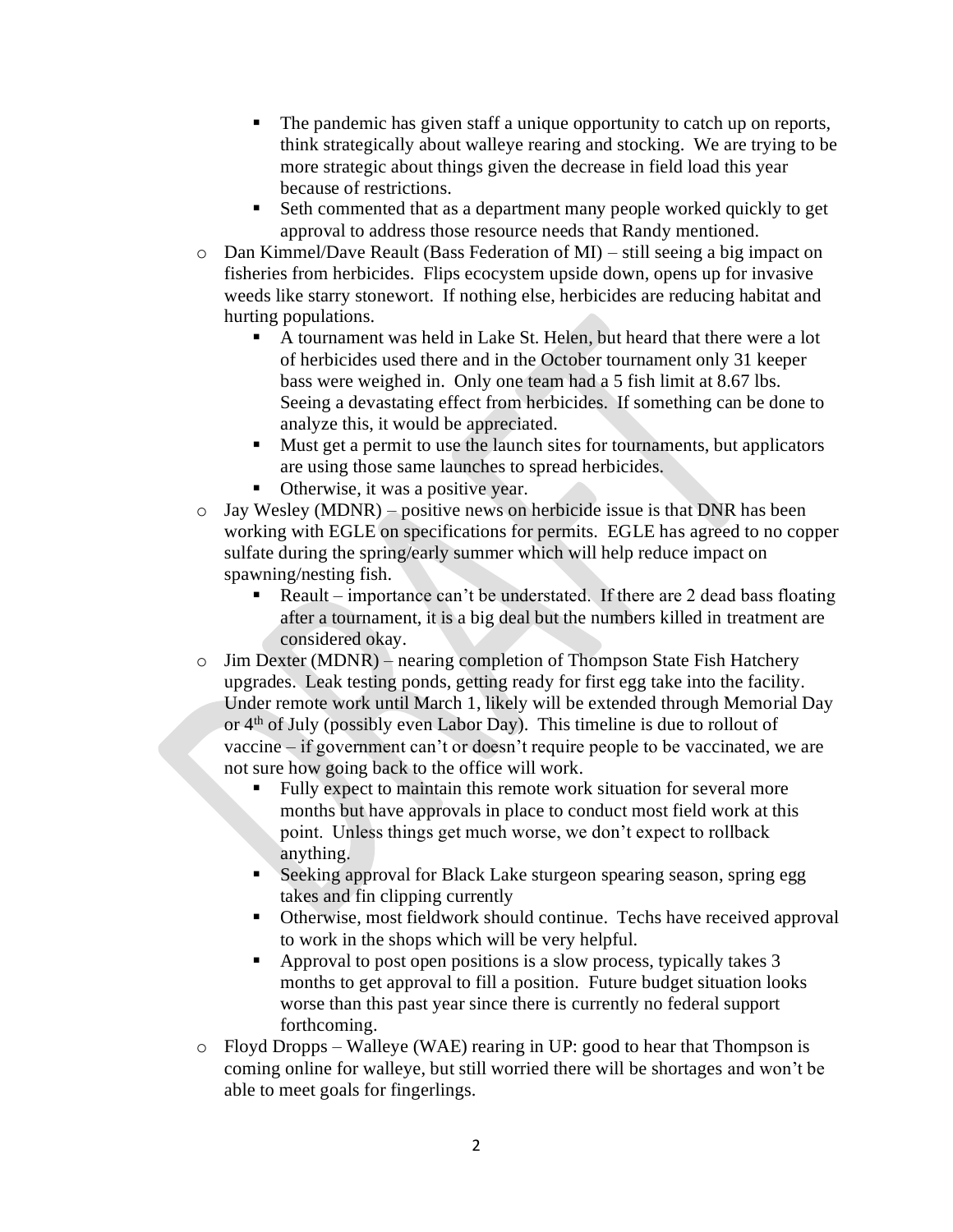- 2 Northern Pike (NOP) vs. 5 NOP with one over 24" understand downstate that this was probably a good thing, but most of UP lakes have unlimited spawning habitat and numerous pike but not enough forage so they're slow growing. We'd like to see that changed. Would like to share lakes where we observe slow growth so that could potentially be changed
- Seth noted that this would be discussed later in the meeting, but that there are regulatory options laid out in the NOP management plan that has been publicly accepted. Urged Floyd and others to continuing talking to managers in the UP about this.
- o Jim Francis (MDNR) had setback of survey work due to COVID. Missed many lake surveys in spring but did get most stream surveys done. Were interested in doing fall surveys/targeted effort on bass population and did extensive work on Union Lake this fall, will be followed up by NOP and WAE population estimate in the spring as well as looking for marked bass from last fall.
	- To address comment on Lk St Clair have taken disease samples from bass tournament this year. Ongoing challenge in Lk St Clair because it is a VHSv hotspot. Had creel survey program up and running but it was delayed so some data was missed, but most of the summer was captured so Jim will follow up with Brad on catch rates.
- o Frank Krist
	- Mentioned that virtual meeting have been going well.
	- Northern Inland Lakes Fishery Advisory Committee some concern about guides fishing on lakes, will be talking about that tomorrow from 2-4pm. Email Frank if you would like a link!
- $\circ$  Ian FitzGerald (MUCC) have commissioned study through MSU on economic impact of algal blooms on Lake Erie, will have a rollout on this study when its done (spring, early summer).
	- Just to note, MUCC has a policy going through their process (for approval or disapproval at our 2021 convention) to remove the minimum size limit on pike in inland UP lakes. Keep possession limit at 2 with only one pike over 24".
	- Also working on legislative priorities (commercial fish and youth fishing licenses)
- o Jim Felgenauer lost a lot of outreach opportunities due to COVID, did not have North Channel Sturgeon Festival this year. 2019 was the first year for the Festival.
	- Landed 63 sturgeon were landed during the 2020 North Channel Sturgeon Classic fishing tournament. (longest was 73", 4 were recaptures from previous tagging efforts). Had 48 tag returns this year.
	- $\blacksquare$  10<sup>th</sup> Anniversary sturgeon cooperator patch this year as well, fishery is growing. A lot of interest from out of state anglers, especially from Ohio with individuals interested who usually fish flathead catfish.
	- Have 3 fish from Black Lake/River for virtual outreach early next year
	- Trying to work with others on Parks Division to have fish cleaning stations installed when ramp renovations are done at Crocker launch.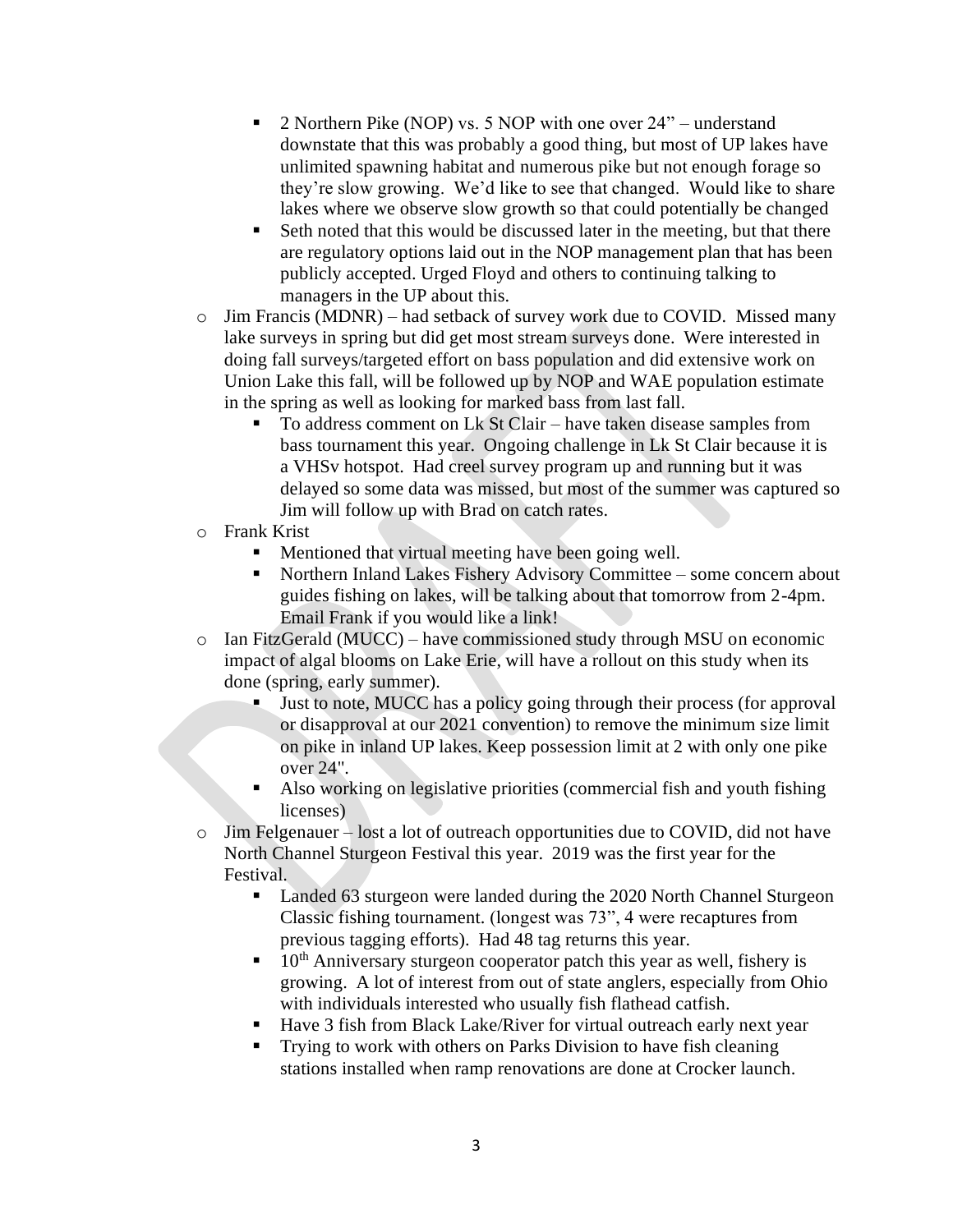There is a gap in funding for shoreline fishing improvements, fish cleaning stations, so they'd like to see that filled.

- Had a call from wholesale bait dealer in the last week about the new regulations for additional testing requirements with concerns that the new restrictions/testing could drive small dealers out of business.
	- Told dealers to contact Seth and Gary Whelan about these concerns, but not sure what the other avenues are for them to express concerns
	- Seth noted that FO245 is the order concerning this issue. Set to expire in March 2021, recommendations laid out are to increase some biosecurity measures associated with bait supply. Changes would increase fish health testing to limit VHS in the bait supply. Previously the requirements had been relaxed, but the recommendations to increase testing are a direct result of the positive VHS samples from bait retail shops. Ultimately, we must weigh risk vs. reward and have had many conversations with baitfish industry which will continue leading up to January NRC meeting.
		- o Biggest recommended change is a monthly testing requirement in summer/warmwater months, which previously was not required. Recommendation is a single sample to be tested in May, June, July, August, and September if bait is harvested from specific zones in the state. This is the recommendation Fisheries Division feels is appropriate to address VHS threats identified in the bait supply.
- o Cory Kovacs (MDNR) harvest registration for 2020 so far are similar to prior years for musky. 21 fish harvested to date, 10 of them from Lake St Clair/Detroit River/St Clair River/Lake Erie system. Phone number for these reports has been changed, it is in the online fishing guide. Fish must be registered if harvested.
	- Esocid Comm has been working on sampling protocol for pike and musky per our management plans that have been approved. Trying to get these protocols to the Management Team for review. Also have a pilot creel diary with 9 anglers helping us collect information on size structure for musky on inland waters.
	- Will talk about CIR for northern pike later in meeting
- o Christian LeSage (MDNR) regulations are winding down, switching over to fisheries management plan reviews, fishing guide is nearly finished and will be shared with the printer in the next couple weeks.
	- January is when fish production allocation starts, so will be doing that over the next couple months.
- o Linn Duling no specific comments, but share concerns about aquatic weed control. Nice to have committee back together.
- o Emily Martin (MDNR) No updates from inland TCU side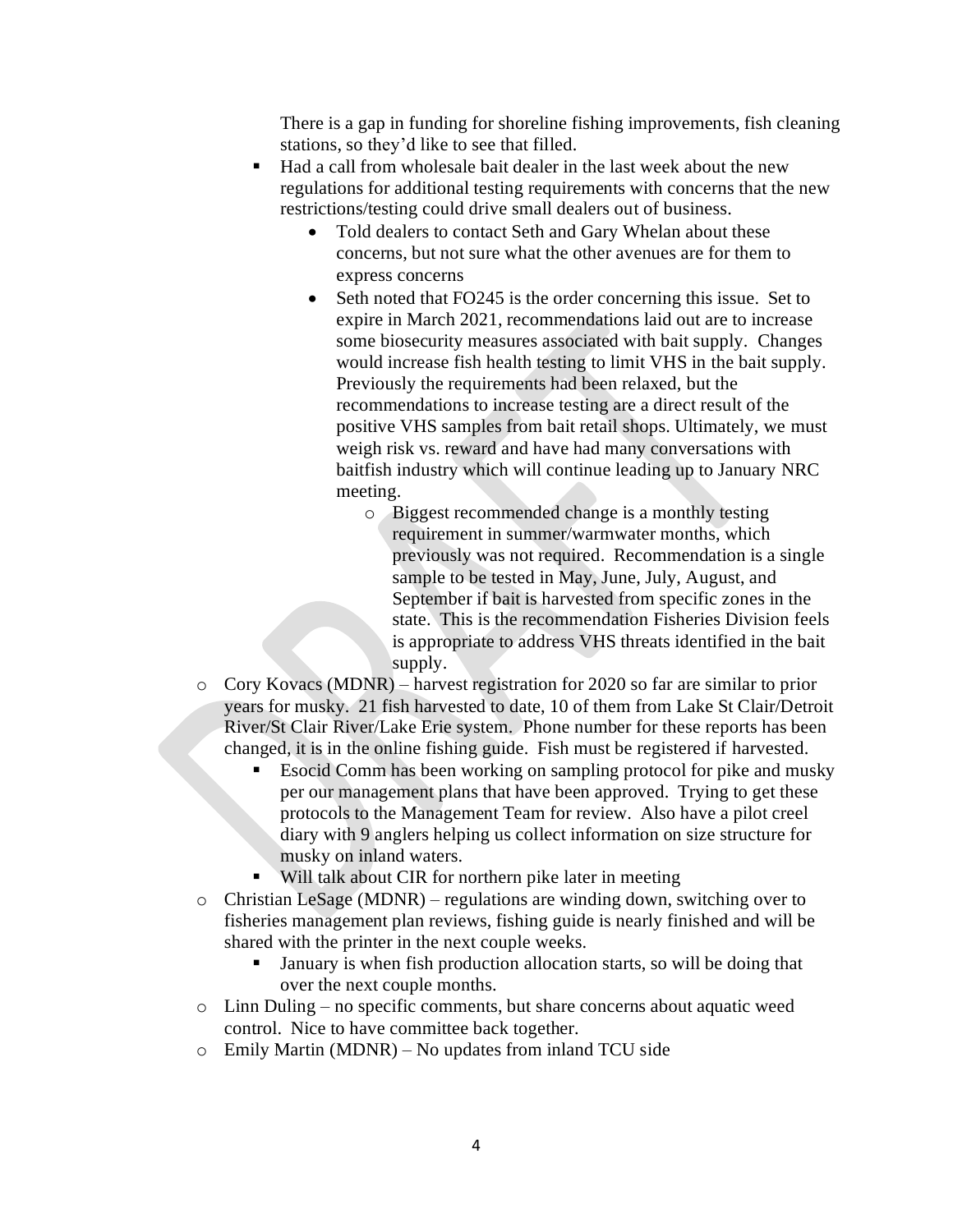- Seth Herbst commented that TCU and others at Executive level are working on 2000 Consent Decree negotiations which are under a confidentiality agreement, so there is not much to share on that topic.
- o Mike Holmes wanted to add to discussion/comments on pike size limit. Recently agreed as a group that we go for a Wisconsin version of regulations with pike, which is 5 pike and no size limit. WI applies this and it has been very successful, northern zone is cut right across the state (north of the line is a 5 pike creel limit, no size limit) and southern part of the state is 2 pike, 26" size limit. Line is HWY 10 for these two zones.
	- Seth responded that there are options within regulations in the management plan that have no minimum size limit and daily possession limit of 5. Encouraged them to work with staff in the UP on this issue.
- o Spencer Berman agree with what Brad said earlier about catch rates on LSC. Would like to see if we can work out something that will allow us to fish both sides of the lake, but not sure if this is the committee to discuss that.
- o Jay Wesley group looking at the herbicide treatment issue is planning to evaluate the potential impacts of largescale fluoridone applications. Specifically, examining if starry stonewart comes in afterward as well as other items related to the use of fluoridone. Appreciate any specific feedback or comments, can email them or put them in the chat box.
	- Trying to work within statute on conditions of permits, which seems to work more favorably than changing statute. Applicator industry is strong and has strong lobbyists so changing statute can be difficult but tweaks to permit conditions are likely the best route forward.
	- Seth said he understands that we have to work within statute and what it allows, it is important to recognize that it limits some of what we can do and that Aquatic Nuisance Control has to consider that when taking Fisheries Division feedback.
- o Seth noted he appreciated everyone's feedback and that though we try to have 2 meetings a year everyone is encouraged to send an email if there are emerging issues in your region. These issues could be occurring throughout the state and may be of interest to everyone.
- 2020 Regulation Updates
	- o Seth: Due to COVID-19, many regulations that went forward for review this year were straightforward and streamlined since there was not in-person public input provided and Fisheries Division really values that input. Not many updates but hoping to enhance our virtual meetings now that we have a better grasp on how to reach stakeholders about issues that we are working on drafting now.
		- Christian sent out Word document before meeting and no one had any questions.
		- Important as a committee to understand where and when you can contribute your feedback in a meaningful way and how we go through the regulation proposal review process
	- o Christian: Fisheries Order Proposal Process
		- **•** Provided an overview of the annual regulation review process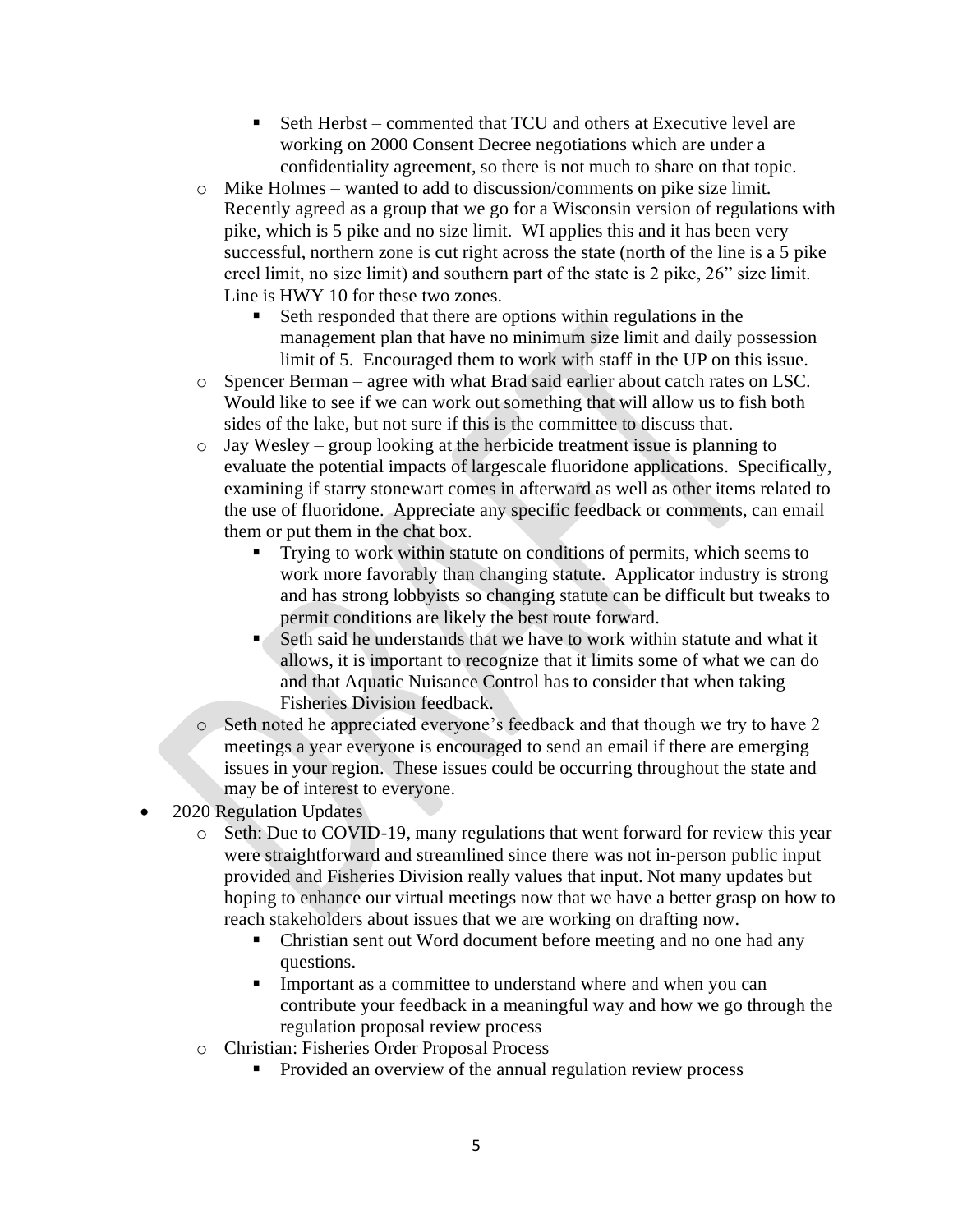- Felt it was good to highlight the process because it sometimes gets lost as to why we are asking for feedback on proposals at the time of year we do.
- **DNR needs to provide written recommendations to NRC in July for the** fall NRC meetings.
- Approved regulations goes into Fishing Guide, which is reviewed and finalized for printing in Dec. or early Jan. for the next fishing season
- Ouestions:
	- Seth: relationship with local Fisheries staff is critical to get the process going. We do everything we can to conserve the resources and listen to a lot of stakeholder/angler groups. Conversations occur throughout the year, but late fall and early winter is when staff are considering regulation proposals for the upcoming year. NRC ultimately has the authority on determining method and manner of take for fish throughout the state.
	- Many of you know this, but NRC meetings are public, and you can sign up for public testimony/hearings to provide feedback on any topic. Right now, there are a lot of discussions at NRC on deer hunting regulations and often many people sign up to provide feedback.
- Northern Pike Catch and Immediate Release (Kovacs)
	- o Proposal from Spring 2019 from Michigan Muskie Alliance
	- o Tossed the proposal around internally, brought it to Esocid Committee (managers, researchers, Jim Diana, other PERM staff, etc.) and discussed various considerations, got an issue statement set up for the Biologists Conference. As a committee, felt it was a good idea (proposed opening CIR season for NOP – currently the season is closed during part of the year). This would create more opportunity and we know some northern pike are already being caught.
		- Law Division also received this  $-$  Cory sent a brief survey to LED across the state
		- Brought to internal biologists conference (issue statement from Esocid Committee).
		- Common themes from MDNR vetting process:
			- Could create challenges for LED enforcing angler intent
			- Many northern pike already being caught during bass and musky CIR seasons
			- Consideration for artificial lures only and no live bait or open water only provision
	- o Currently seeking angler and stakeholder feedback to get a feel for support or non-support (or just comments/viewpoints) on this issue. Will ask for yes/no from everyone to formalize the position of the committee
		- Group discussed pros and cons and a vote was taken
			- **Support: 16**
			- **Do not support: 2**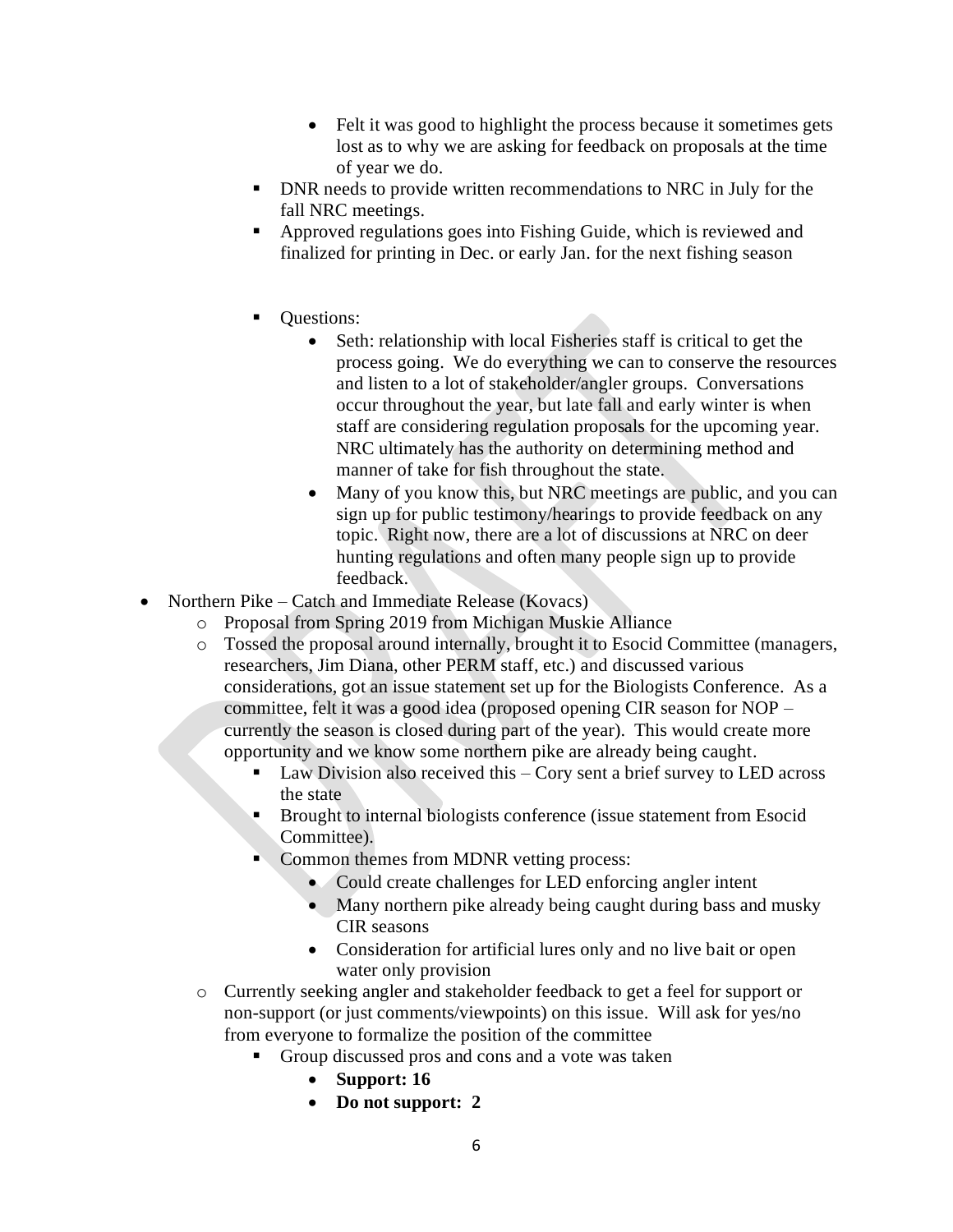- Michigan Spearfishing Association (Herbst and Durtka)
	- o Fisheries Order 219
		- Association presented to NRC in April 2019
		- NRC directed MSFA to contact DNR with proposed amendments
			- Timeline: Fisheries Division discussed process for regulation review, Citizen Advisory Committee review and discussion
		- DNR is reviewing proposal and seeking stakeholder feedback
			- Proposal will be presented today and will serve as kickoff of review
			- Going through review process this winter, will be up for public feedback during Coffee and Conversation and other stakeholder meetings, if it is recommended it will be presented in Fall 2021 and be effective in April 2022 if approved.
	- o Showed video on underwater spearfishing from MSFA
	- o Proposal
		- Bow and spearfishing are already allowed within Michigan.
		- Proposal is to allow using rubber and spring propelled speargun and pole spears. Spear must be attached to line not exceeding 20 ft in length.
			- Cannot use SCUBA, re-breathers, or similar devices
		- Suggested prohibited within 150 ft of designated swimming areas, boat docks, boat access, egress sites, and power intake tubes. Also prohibited where placement of diver-down flag would restrict boater navigation or access to boating access site.
		- Also proposed expanding opportunity by allowing harvest of Northern Pike, Lake Trout, and Walleye in the Great Lakes only.
		- **•** Proposed season: Last Saturday in April through Sept. 30<sup>th</sup>
		- Existing minimum size and possession limits for the proposed species/locations would still apply.
		- Jon Durtka (comments) want to make sure that they aren't diving/fishing in areas with high populations to avoid risk of accidents and other conflicts
		- **Questions** 
			- How many people are in association and actively do this?
				- o Not a huge activity. At the highest, if you took Facebook likes as an indicator it would be about 400 members. Probably less than 100 people actively do it that Jon knows of.
		- Committee discussed pros and cons and vote was taken.
			- **Support: 11**
			- **Do not support: 4**
- Draft Walleye Management Plan for Inland Waters (Herbst)
	- o Did not have time to fully discuss this agenda topic, but Seth said the draft goals (see below) would be provided to the Committee as a follow-up to the meeting.